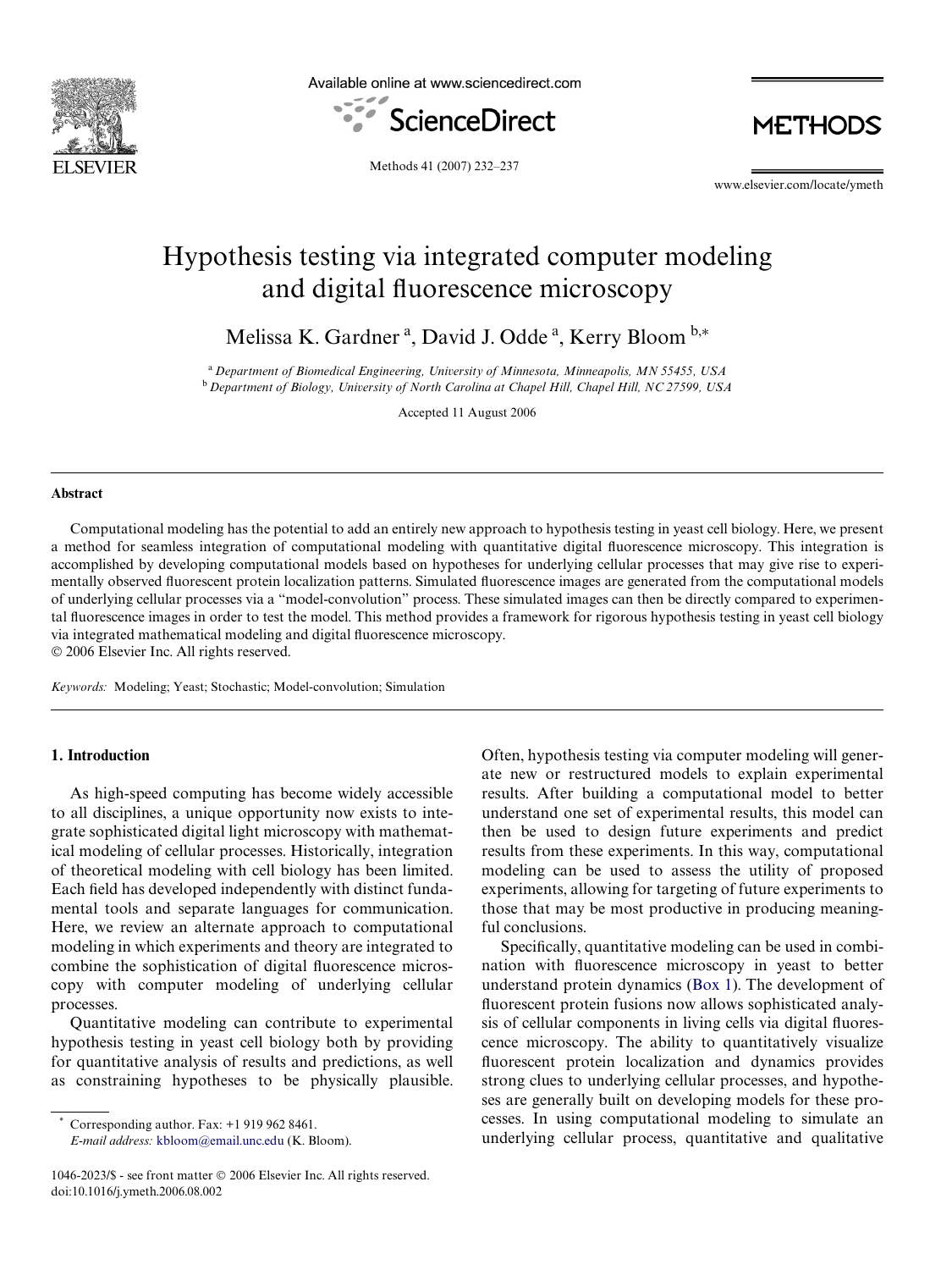

<span id="page-1-0"></span>Box 1. A process for integrating computational modeling with digital fluorescence microscopy to better understand the underlying processes that regulate fluorescent protein localization and dynamics in yeast. Modeling provides a framework for iterative hypothesis testing and guiding of new experiments. A key to this process is the quantitative comparison of simulation results to experimental results, allowing for rigorous model evaluation.

predictions of the hypothesized model can be developed subject to a known set of model assumptions. Comparison of simulated predictions for fluorescent protein spatiotemporal dynamics to experimental images gathered via digital fluorescence microscopy then provides for quantitative model evaluation and the subsequent evolution and development of hypotheses.

## **2. Materials and methods**

### *2.1. Modeling of green fluorescent protein (GFP) dynamics*

In order to begin modeling any cellular process, the subsystem to be modeled must be carefully defined. A complex cellular process (e.g., mitosis), can generally be broken down into more manageable sub-systems for detailed quantitative modeling (e.g., the yeast mitotic spindle). This sub-system can then be defined by its structural and molecular components (e.g., chromosomes, kinetochores, etc.). The definition and scope of the sub-system require careful thought. An extremely complex and elaborate subsystem could result in a very computationally intensive model that is difficult to comprehend, even when it correctly predicts sub-system behavior. In contrast, a very

narrow or simplified sub-system may ignore processes or components that may be critical to the experimentally observed fluorescent protein dynamics.

Once a sub-system is defined, a straightforward procedure can be followed for systematic development of a computational model.

- (1) The particular process to be modeled should be selected based on the desire to answer a specific question. For example, modeling of the yeast mitotic spindle through the entire cell cycle may result in a highly complex model with a correspondingly long and tedious development time, whereas limiting the modeling effort to the specific stage being studied (e.g., metaphase) reduces the complexity, thus allowing for a more focused and potentially more fruitful modeling effort. Such restricted models can then serve to provide the framework for understanding preceding and subsequent processes.
- (2) The physical structure of the sub-system to be modeled must be defined, and the sizes and relative physical locations of sub-system components should be scaled correctly. For example, in the case of the yeast mitotic spindle, high resolution structural data gathered via electron microscopy  $[1]$  can be used to define the spindle pole body sizes, as well as the relative locations of microtubule attachment to these structures. These sizes and locations are then integrated into the computer model [\[2\]](#page-5-1).
- $(3)$  Explicit rules for the positioning of fluorophores in the cell during the cellular process need to be defined. For example, the localization of fluorescent kinetochore proteins in the mitotic spindle relies at least in part on the dynamics of individual microtubules attached to each kinetochore. Therefore, kinetochoreattached microtubule dynamics will govern the positions of simulated fluorescent kinetochore proteins. Thus, hypothesis testing via a computational model requires explicit rules and assumptions for how fluorophore positions are established in the underlying cellular process.
- (4) Time scales and motion constraints must be established for the components of the underlying cellular process that establish fluorophore positions. For example, microtubule plus ends attached to fluorescent kinetochore markers grow and shorten over time. Rules for the rates of microtubule growth and shortening, as well as the frequency of changing states, will then govern the simulated fluorescent protein dynamics associated with the kinetochore.
- (5) Assumptions inherent in the proposed model should be defined as explicitly as possible and critically reviewed. These assumptions define the limitations and scope of the model, and should thus be clearly articulated and examined. If modeling predictions are inconsistent with experimental results, then it is necessary to review and reassess the model assumptions.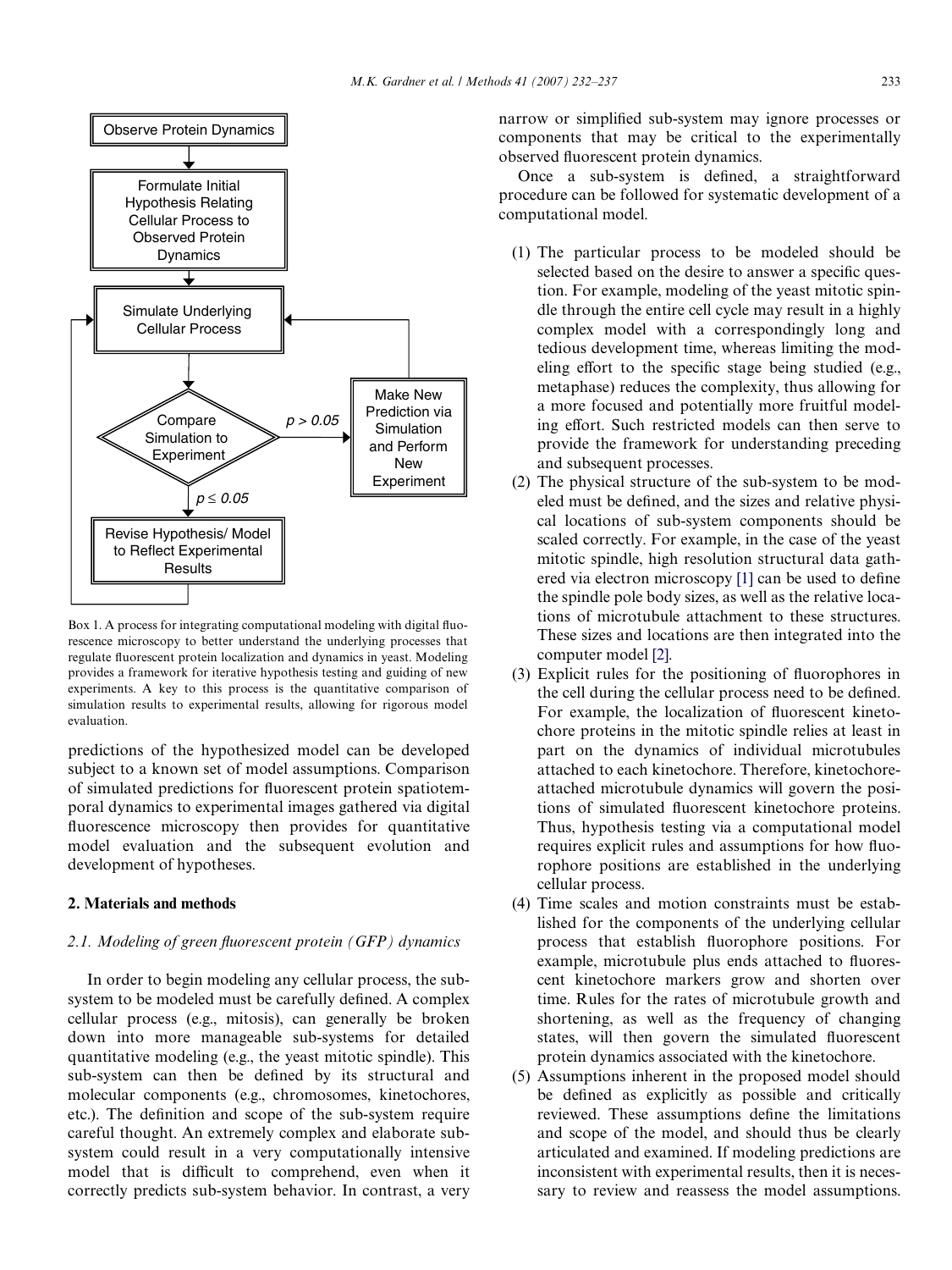For example, by modeling kinetochore protein dynamics based on the growth and shortening of microtubules, an assumption inherent to this model is that the kinetochore remains attached to the plus-end of the microtubule throughout the entire simulation. Therefore, events or mutations that may result in detachment of the kinetochore from its microtubule may not produce modeling results that match experimental observations.

### *2.2. Modeling methods and guidelines*

#### *2.2.1. Deterministic vs stochastic modeling methods*

There are two basic classes of models that are commonly used to simulate cellular processes. The first type of model is a deterministic model, in which a system of mathematical differential equations is developed to completely characterize the underlying cellular process. Deterministic modeling can be used for characterization of biochemical cellular processes and networks [\[3–5\]](#page-5-2). There is a software modeling environment called "Virtual Cell" available on-line that is useful for modeling of biochemical interactions via numerical solutions to reaction-diffusion equations  $[6-8]$ . This software allows the user to build a biological model for a system based on its quantitative physical and chemical details. An advantage of deterministic modeling is that in developing mathematical equations to describe a cellular process, interactions and dependencies of system components can be explicitly understood.

The second commonly used method for simulation of cellular processes is stochastic modeling [\[9,10\]](#page-5-4). This method takes advantage of probabilities and computer random number generators in order to capture the stochastic aspects of a living system. For example, key aspects of a given cellular process may fluctuate due to normal variations in protein expression levels, such that fluorescent protein localization and dynamics would vary from cell to cell, and over time within a given cell. Stochastic modeling attempts to capture the range of results that may be expected from a given experiment simply due to the normal variation present in any living system [\[11\].](#page-5-5) There are many commonly used methods for stochastic modeling, including "Monte Carlo" simulations [\[9,10\]](#page-5-4). Stochastic models can be helpful in understanding how normal cell-to-cell variation in experimental results could affect the ability to detect subtle differences in cellular behavior. A disadvantage of stochastic modeling is that simulations need to be repeated many times in order to adequately sample the range of system fluctuations. Also, the quantitative relationships between system behavior and parameter values is often more obscure than it is when closed-form mathematical solutions are obtained.

## *2.2.2. Fundamental physical principles and observed physical phenomena*

Once a sub-system is defined and a modeling method selected, a specific mathematical model can be built. Ideally,

the model is based on fundamental physical laws and principles, such as conservation of mass, momentum, and energy. Rates of cellular processes should be constrained by fundamental physical processes as well, such as the known rates of molecular diffusion.

Experimentally observed phenomena may also be included in a model. For example, the dynamic instability behavior of microtubules is a phenomenon that, while not completely understood at the molecular level, has been widely observed in living cells and thus may be an important aspect of a given cellular process. Observed phenomena that are included in a model (i.e., "descriptive modeling") should be listed as model assumptions, since a detailed explanation for the behavior based on fundamental physical laws and principles may not be practical or even necessary.

#### *2.2.3. Model parameters*

Finally, once a model has been developed, there are often many model parameter values and constants, such as rate and diffusion constants, that must be defined and constrained in order to generate results. Where possible, parameter values should be experimentally measured or estimated from the existing literature in order to establish physically plausible ranges. In addition, all parameter value assignments should be carefully reviewed and listed as model assumptions. Often, model results will be more sensitive to some parameters than to others. It is important to understand which parameters have the most influence on the modeling results, and to test the physically plausible ranges of these parameters to ensure that modeling results and conclusions are not unduly dependent on the value of one particular parameter. Constraining a parameter to a very narrow range provides an excellent opportunity with which to more stringently test the model.

## 2.3. Simulation of digital *fluorescence images (model-convolution)*

Once a computational model for a particular cellular sub-system has been developed, a critical step in seamlessly integrating computer modeling with experimental cell biology is to develop an output for the simulation that can be conveniently compared to experimental results. In some cases, quantitative experimental data, such as relative sizes or time scales required to complete cellular activities, can be directly compared to simulation results. In a recent example of integrated modeling and experimental work, the time required for simulated kinetochore "capture" by microtubules was directly compared to experimentally observed prometaphase duration times [\[12,13\].](#page-5-6)

In order to conveniently compare experimental fluorescent protein dynamics and localization data from living cells to simulation results, we have developed a method for simulating fluorescence images which we call "model-convolution" [\[2,14,15\].](#page-5-1) Using model-convolution, simulation results can be evaluated against experimental results by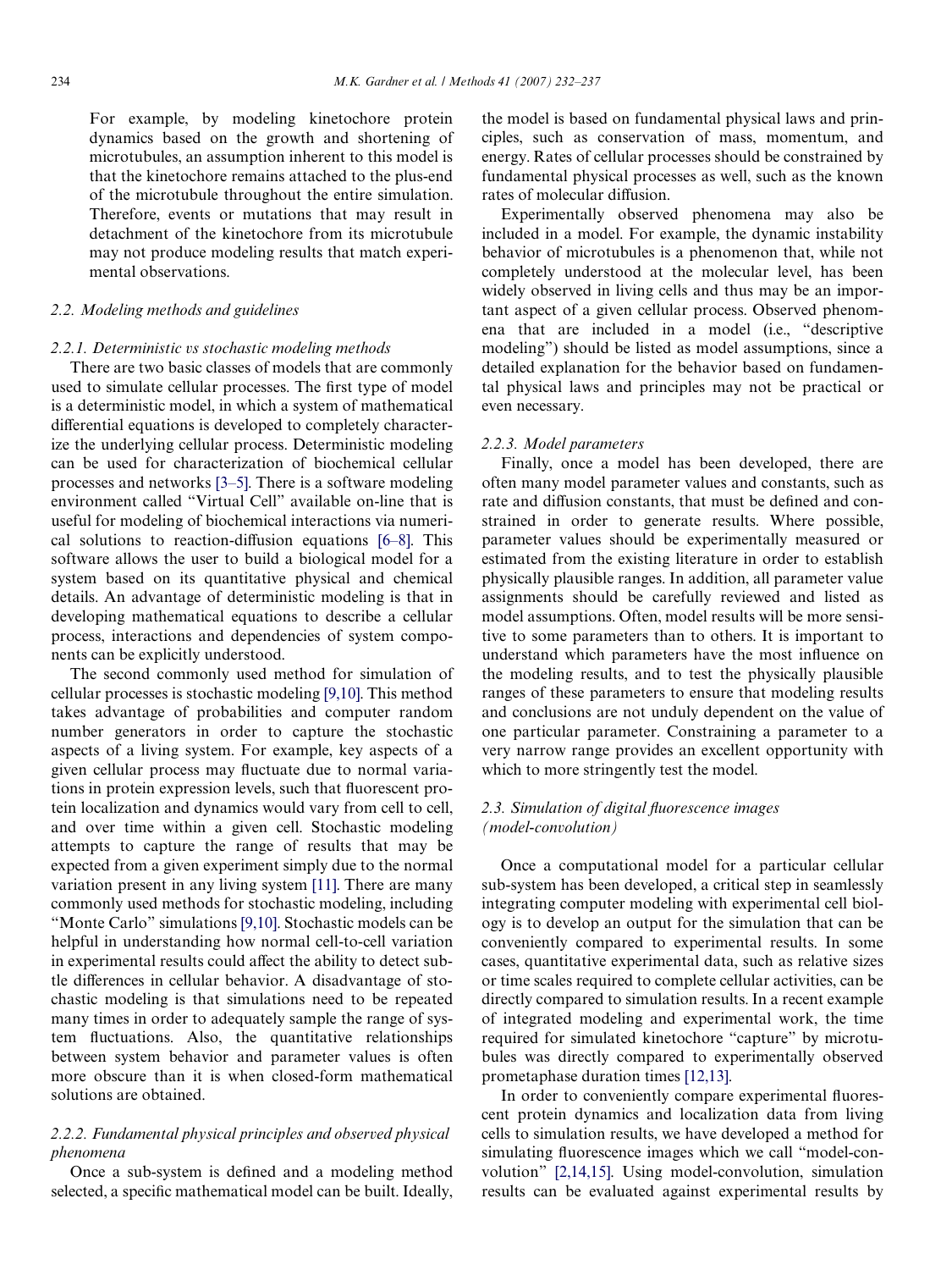direct comparison of simulated fluorescence images to experimental fluorescence images.

The model-convolution method takes advantage of the fact that experimental noise and the spreading of light inherent in the microscope imaging system (as characterized by the point spread function) can be quantified experimentally. By simulating fluorescent protein dynamics and localization, high resolution fluorescence images can be generated ([Fig. 1](#page-3-0)A). Then, the high resolution simulated image is convolved with the experimentally measured microscope point spread function. Finally, after adding experimental background fluorescence and noise, the resulting simulated fluorescence image can be quantitatively compared to experimental images ([Fig. 1B](#page-3-0)). In this way, model-convolution can provide an exact comparison of theoretical fluorescent protein distributions against experimental results, validating models within a known degree of statistical certainty [\[2\].](#page-5-1) The development of quantitative animations as an additional simulation output can increase the utility of the simulation by providing clear illustrations that are useful for visualizing and assimilating the emergent behaviors of the underlying model ([Fig. 1](#page-3-0)C). In particular, very complicated models become increasingly difficult to "deconstruct," meaning that it is difficult to understand, and explain in words, why the model explains a given set of observations. As computing power increases and model construction becomes even more facile, it is expected that model deconstruction will become limiting to further progress. In this regard, we have found that animations aid in model deconstruction (for an example of the yeast spindle simulation animation, see [http://](http://www.tc.umn.edu/~oddex002/)



Animation of Simulated Underlying Cellular Process

<span id="page-3-0"></span>Fig. 1. The model-convolution process is used for rigorous model evaluation against experimental results [\[2,14\].](#page-5-1) (A) Simulated "sharp" images of fluorophore localization in the yeast mitotic spindle are convolved with the experimentally measured microscope point spread function and background in (B), scale bar 1000 nm. (red, spindle pole body markers, green, kinetochore-associated markers). (C) Quantitative animations provide for visualization of model components and predicted behaviors of underlying cellular processes.

[www.tc.umn.edu/~oddex002/\)](http://www.tc.umn.edu/~oddex002/). In addition, creating simulated images and movies via the model-convolution method creates a model output that ideally "looks" like the real thing. This allows the experimenter to inspect simulated images and movies in the same way that the experimental images and movies are inspected.

## *2.4. Quantitative observation of experimental GFP dynamics*

The appropriate collection of experimental images for comparison to simulation is critical to the success of integrated modeling and experimentation. In the yeast mitotic spindle example, image acquisition was carried out as described previously [\[16\]](#page-5-7) on a Nikon TE2000 microscope with a 1.4 NA,  $100 \times$  DIC oil immersion lens [\[17\].](#page-5-8) Images were acquired with an ORCA II ER cooled CCD camera. Cells were pipetted onto slabs of 25% gelatin containing minimal media  $\pm 2\%$  glucose as described by Yeh et al. [\[18\]](#page-5-9). The microscope was modified for automated switching between fluorescence and differential interference contrast (DIC) by replacement of the camera mount with a filter wheel (BioPoint 99B100; Ludl Electronic Products Ltd.) containing the analyzer component of the DIC optics. The computer-controlled (MetaMorph 4.6 software) microscope executed an acquisition protocol taking fluorescence images at 1-µm axial steps and a single DIC image corresponding to the central fluorescence image. Fluorescence excitation through a 490/10-nm filter was normally attenuated to 1–10% of the available light from a 100 W mercury arc lamp. Fluorescence emission was collected through a  $530/15$ -nm band pass filter. DIC images were made by rotating the analyzer into the light path and taking a 0.6-s exposure. The images corresponding to a single time-lapse point were projected to a single image by using only the brightest pixel at any one location. Registration of DIC and fluorescence images was verified by imaging of 1-um fluorescent beads in DIC and fluorescence modes.

As simulated images generated via model-convolution account for the experimental microscope point spread function and noise, image processing techniques such as experimental deconvolution are not required. Specific experimental considerations for quantitative comparison of fluorescent images to modeling results are as follows.

- (1) *Signal linearity:* It is important that the fluorescent signal remains at sub-saturation levels in order to properly quantify fluorescent protein localization.
- (2) *Frame of reference:* In order to properly assess the orientation of the cell within the focal plane of the microscope, frame of reference points must be established. If possible, these points should be spaced appropriately to assess whether the region of interest remained in focus during the entire experiment. For example, in the yeast mitotic spindle example, spindle pole body markers provided a frame of reference for the length and orientation of the mitotic spindle. Image stacks at multiple planes of focus can be used to evaluate the orientation of the cell.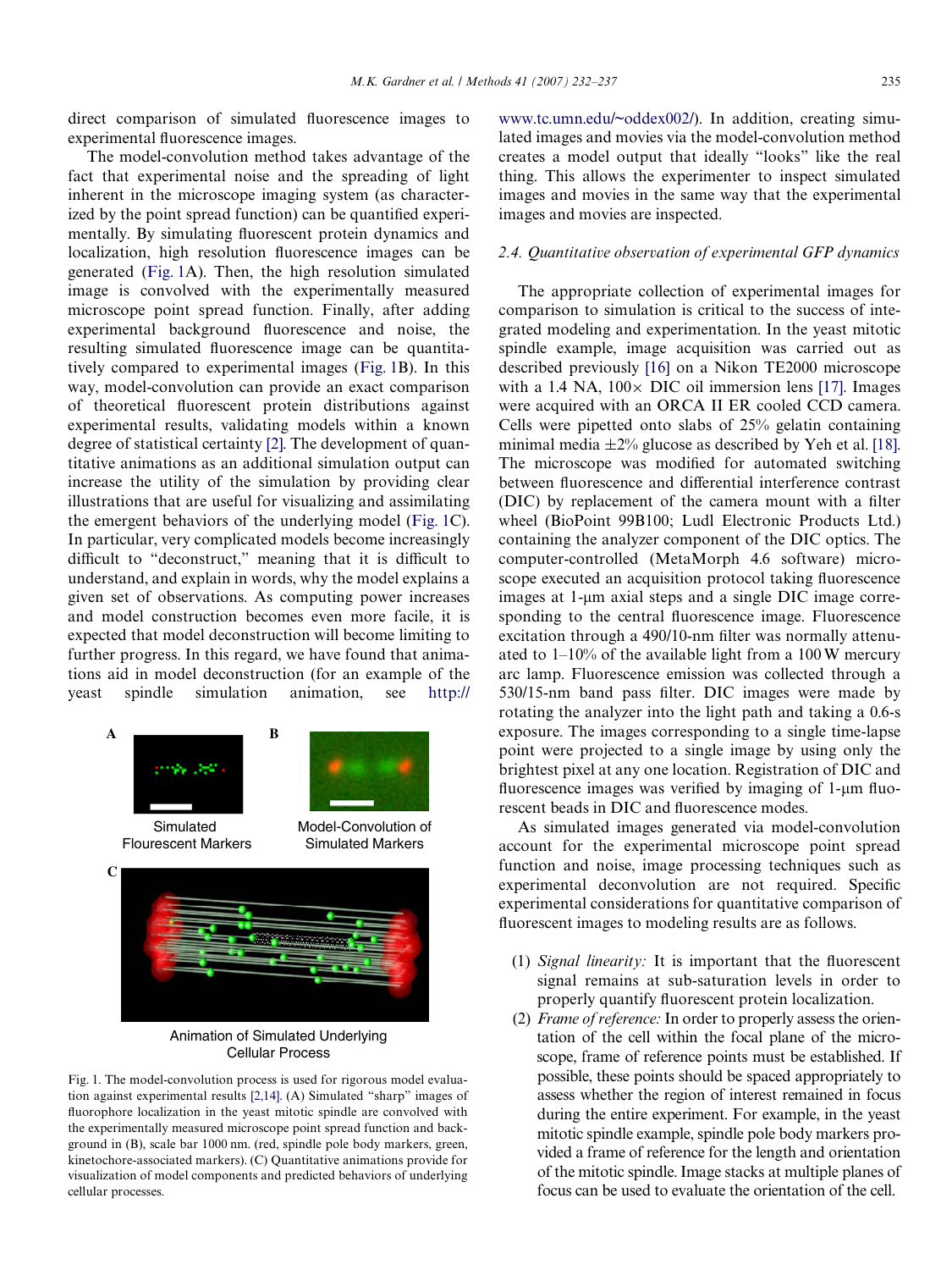- (3) *Noise:* As experimental noise will be incorporated into simulated images, it is necessary to quantify experimental noise levels on each image. The measurement method and location for evaluation of noise levels should be carefully considered to accurately reflect noise in the region of interest. For example, in the yeast mitotic spindle analysis, it was necessary that experimental noise be evaluated within the nuclear envelope just outside of the spindle area for the best approximation of noise levels in the spindle.
- (4) *Sample numbers:* For quantitative comparison to simulation results, it is preferred that experimental sample sizes be as large as possible. In addition, images from control cells are required, so that controls can be simulated in parallel with experimental runs. Small sample size does not preclude hypothesis testing, but does make hypothesis rejection less likely.

# *2.5. Quantitative data analysis: comparison of experimental and simulated data*

Close integration of experimental cell biology and computational modeling requires quantitative data analysis for the comparison of experimental data to simulated image data. Thus, the method for fluorescence image data analysis requires careful consideration. The fluorescence signal should be quantified as a function of spatial position, such that localized fluorescence signal is normalized over the total signal for the area of interest in each image. In order to account for small variations in yeast mitotic spindle length, we have developed a method for "binning" of fluorescence signal into a standard number of bins with a constant relative axial location for each bin [\[2,14\].](#page-5-1) For example, fluorescence intensity is analyzed by pixel for each spindle regardless of length. These "pixel" fluorescence intensity values are then recombined into a standard number of "bins" for each spindle. Thus, although absolute bin sizes will vary over different spindle lengths, the relative location of each bin should remain constant so that normalized signal by bin location can be averaged over many images and cells. The localization of various fluorescent protein positions can then quantified and compared relative to a standard "spindle bin number." Using this method, experimental normalized fluorescence signal for each bin can be quantitatively compared to simulation results.

We then calculate a probability of fit  $(p$ -value) to quantify the overall fit of the experimental data to the simulation data for a given set of parameter values. The *p*-value is an estimate of the probability that the deviations between the model and the experiment could have arisen by chance alone.

The *p*-value is calculated as follows:

(1) Multiple trials are simulated, and then normalized fluorescence signal is calculated by bin for each trial. A "grand average" is calculated for each bin by averaging values for a given bin over all trials.

- $(2)$  In order to assess the variation in fluorescence signal localization of each simulated trial against the "grand average" value over all simulated trials, the difference in mean signal (error) is calculated for each bin location against the "grand average" value for that bin over all trials. The error values for a given trial are then squared and summed over all bins to calculate the "sum-of-squares" error  $(SSE)^1$  for each trial as compared to the "grand average" over all simulated trials.
- (3) The SSEs for each simulated trial are then ranked from smallest to largest.
- (4) The SSE for the experimental data is then calculated against the "grand average" value over all simulated trials, as described in step (2).
- (5) The ranking of the experimental SSE in the list of simulated SSE values determines the likelihood that the model could have given rise to the experimental data (e.g., if the experimental SSE is less than 50 of 100 simulated trial SSEs,  $p = 0.50$ ). If the SSE value for the experimental data is larger than all of the simulated trial SSE values, the experimental data does not lie within the range of simulation data, but rather falls outside of the range of variation between successive simulation runs (e.g., for 100 simulated trials the *p*-value would be less than 0.01). Thus the p-value would fall outside of the acceptable range, indicating that the simulation does not accurately predict the experimental results [\[2\].](#page-5-1) In comparing simulation data to experimental data, high  $p$ -values ( $p > 0.05$ ) indicate that simulation results are not statistically different from experimental results.

In this way, a statistical comparison is made between the simulation and the experimental fluorescence image data. If the simulation does not accurately reproduce experimental results within the expected range of variability, then either the model hypothesis is incorrect or assigned model parameter values need adjustment. For this reason, a thorough search of potential parameter values is required prior to rejecting a model altogether.

### **3. Conclusions**

Computational modeling is an iterative process which incorporates rigorous hypothesis testing and parameter value estimation. Ideally, models will be continuously challenged with new experiments and ideas. For example, a model that successfully reproduces an experiment that tests only fluorescent protein localization in static images may be significantly challenged by subsequently simulating an experiment that accounts for the temporal

<sup>&</sup>lt;sup>1</sup> *Abbreviation used:* SSE, sum-of-squares error.